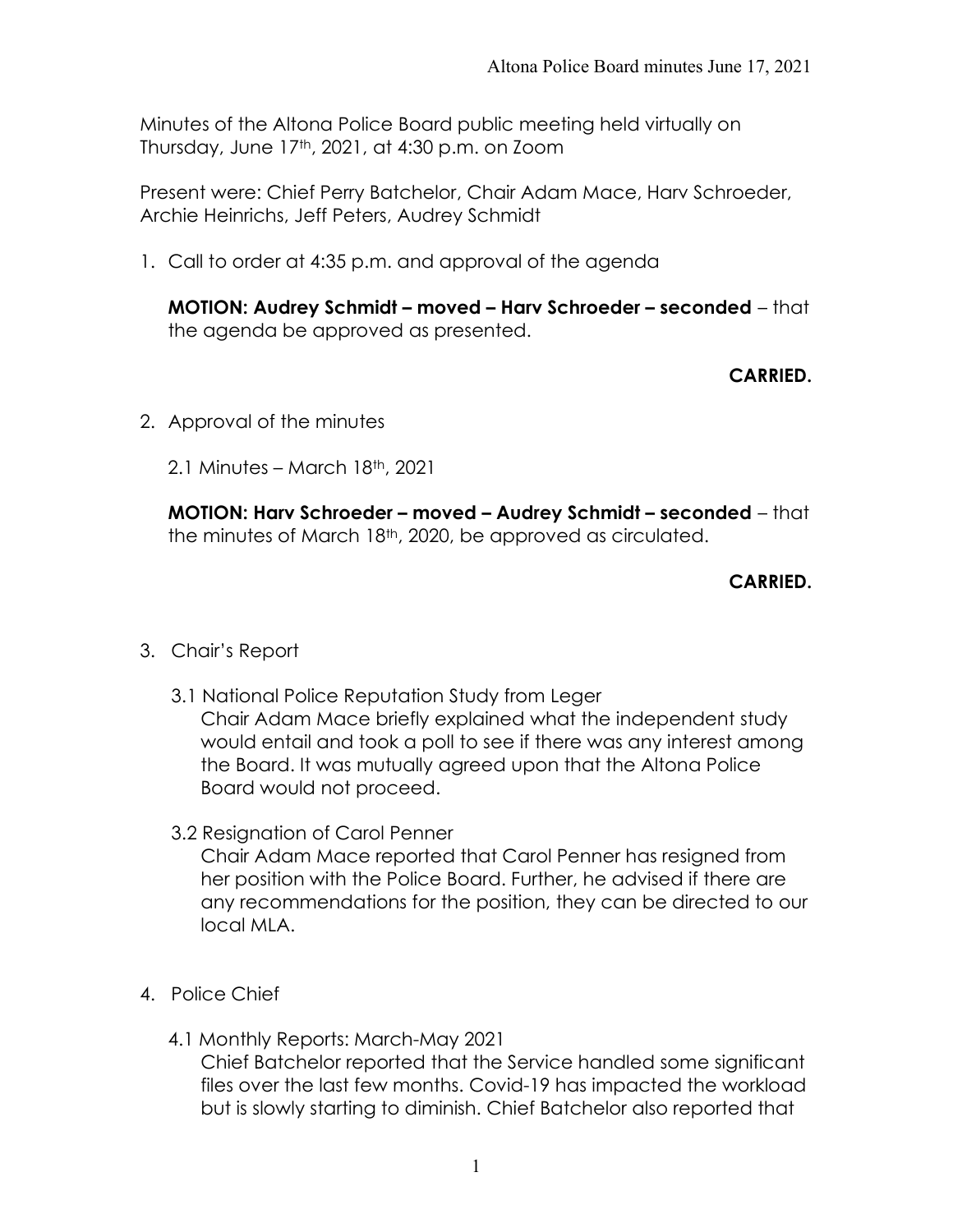most businesses and the public are complying with the Public Health Orders, and only minimal reminders are, at times, needed. Chief Batchelor also reported that most Members have been vaccinated but the uptake is not at 100% as of yet.

Chief Batchelor further reported that a significant amount of meth, cash and firearms have been removed from the streets, and further pointed out that theft from motor vehicles continues to be a problem.

Chief Batchelor also reviewed end of May financials and it appears Altona Police Service is tracking on budget.

### 4.2 Body-Worn Camera Update

 Chief Batchelor has reported that the body-worn cameras have been working well and that the Service is looking at adding in-car cameras as well; which would also be supported through Visual Labs. To date, there have been no negative responses from the public. Chief Batchelor reported that the Service has been working with the Crown's office to ensure the video footage qualifies as evidence in court proceedings.

## 4.3 POC Grant 2021

 Chief Batchelor has reported that the Altona Police Service has, once again, applied for funding through Proceeds of Crime Grant. An amount of \$7000 has been granted for ballistic shields and an additional \$32,000 for a dedicated generator for the building Altona Police Service is in. The Town would match that amount for the purchase and install of that generator.

Further \$25,000 was granted to YFC (Youth for Christ) in Altona, through Altona Police Service.

## 4.4 RSTT Vehicle

 Chief Batchelor reported that the Regional Support Tactical Team is currently looking at acquiring a vehicle dedicated to the Team and their equipment. Presently, Members are using patrol vehicles, which are then taken out of service and not available for general patrol. Discussions are currently taking place to lease an ambulance, which would enable the RSTT to have a dedicated vehicle for any calls they may be involved in.

#### 4.5 Road Watch

 Altona Police Service has received \$25,000 in funding from MPI to conduct Road Watch shifts; which enables officers to dedicate an overtime shift to road safety. Currently, there are 3 officers that are taking part in the program.